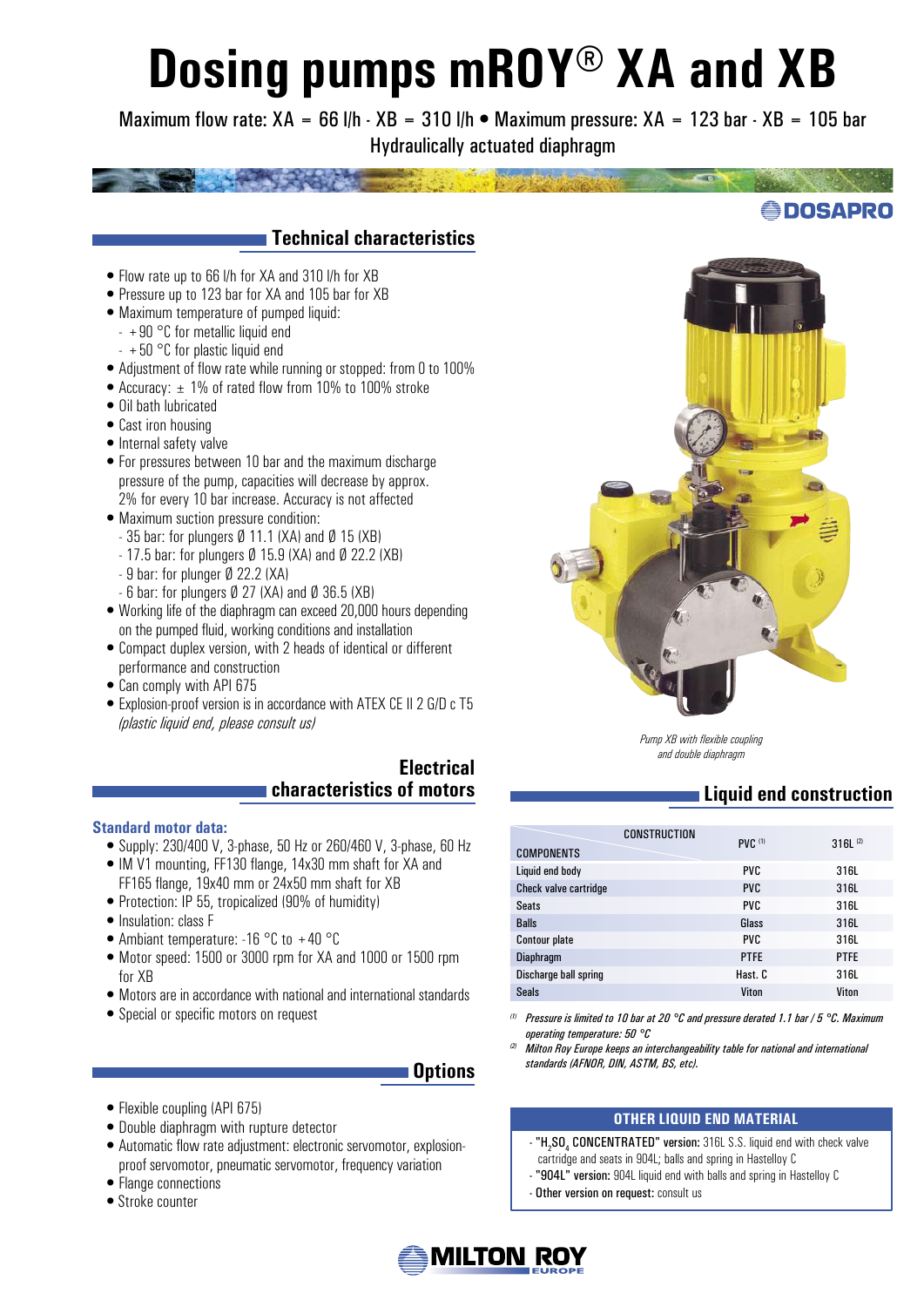# **Performances**

#### **mROY XA - Plastic and Metallic liquid ends**

|                        |                                          | <b>Plastic liquid end</b> |                                          | 316L stainless steel liquid end |                              |                   |                     |                                      |                                   |
|------------------------|------------------------------------------|---------------------------|------------------------------------------|---------------------------------|------------------------------|-------------------|---------------------|--------------------------------------|-----------------------------------|
| Flow at 3 bar<br>(1/h) | <b>Flow at</b><br>max. pressure<br>(1/h) | Max.<br>pressure<br>(bar) | <b>Flow at</b><br>max. pressure<br>(1/h) | Max.<br>pressure<br>(bar)       | <b>Stroke speed</b><br>(spm) | Plunger Ø<br>(mm) | Diaphragm 0<br>(mm) | <b>Swept volume</b><br>$\sqrt{cm^3}$ | 3-phase motor<br>(kW)<br>- $rpm/$ |
| 2.6                    | 2.5                                      | 10                        | 1.9                                      | 123                             | 29                           | 11.1              | 71                  | 1.74                                 | $0.25 - 1500$                     |
| 5.5                    | $\sim$                                   | $\sim$                    | 4                                        | 123                             | 58                           | 11.1              | 71                  | 1.74                                 | $0.37 - 3000$                     |
| 5.5                    | 5.3                                      | 10 <sup>°</sup>           | 4.8                                      | 59                              | 29                           | 15.9              | 101                 | 3.57                                 | $0.25 - 1500$                     |
| 10                     | 9                                        | 10                        | 8                                        | 123                             | 112                          | 11.1              | 71                  | 1.74                                 | $0.25 - 1500$                     |
| 22                     | 21                                       | 10                        | 19                                       | 59                              | 112                          | 15.9              | 101                 | 3.57                                 | $0.25 - 1500$                     |
| 44                     | 43                                       | 10 <sup>°</sup>           | 39                                       | 31                              | 112                          | 22.2              | 101                 | 6.96                                 | $0.25 - 1500$                     |
| 66                     | 65                                       | 10                        | 64                                       | 21                              | 112                          | 27                | 101                 | 10.3                                 | $0.25 - 1500$                     |

#### **mROY XB - Plastic liquid end**

| Flow at 3 bar<br>(1/h) | Flow at max.<br>pressure<br>(1/h) | Max. pressure<br>(har) | <b>Stroke speed</b><br>(spm) | Plunger 0<br>(mm) | Diaphragm 0<br>(mm) | <b>Swept volume</b><br>$\left(\text{cm}^3\right)$ | 3-phase motor<br>$(kW - rpm)$ |
|------------------------|-----------------------------------|------------------------|------------------------------|-------------------|---------------------|---------------------------------------------------|-------------------------------|
| 30                     | 29                                | 10                     | 36                           | 22.2              | 132                 | 13.93                                             | $0.55 - 1000$                 |
| 46                     | 45                                | 10                     | 56                           | 22.2              | 132                 | 13.93                                             | $0.55 - 1500$                 |
| 74                     | 73                                | 10                     | 90                           | 22.2              | 132                 | 13.93                                             | $0.55 - 1000$                 |
| 80                     | 79                                | 10                     | 36                           | 36.5              | 132                 | 37.66                                             | $0.55 - 1000$                 |
| 114                    | 113                               | 10                     | $140$ (*)                    | 22.2              | 132                 | 13.93                                             | $0.75 - 1500$                 |
| 124                    | 123                               | 10                     | 56                           | 36.5              | 132                 | 37.66                                             | $0.55 - 1500$                 |
| 200                    | 199                               | 10                     | 90                           | 36.5              | 132                 | 37.66                                             | $0.55 - 1000$                 |
| 310                    | 309                               | 10                     | $140$ <sup>(*)</sup>         | 36.5              | 132                 | 37.66                                             | $0.75 - 1500$                 |

#### **mROY XB - Metallic liquid end**

| Flow at 3 bar<br>(1/h) | Flow at max.<br>pressure<br>(1/h) | Max. pressure<br>(har) | <b>Stroke speed</b><br>(spm) | Plunger Ø<br>(mm) | Diaphragm Ø<br>(mm) | <b>Swept volume</b><br>$\left(\text{cm}^3\right)$ | 3-phase motor<br>$(kW - rpm)$ |
|------------------------|-----------------------------------|------------------------|------------------------------|-------------------|---------------------|---------------------------------------------------|-------------------------------|
| 14                     | 11                                | 105                    | 36                           | 15                | 86                  | 6.36                                              | $0.55 - 1000$                 |
| 21                     | 17                                | 105                    | 56                           | 15                | 86                  | 6.36                                              | $0.75 - 1500$                 |
| 30                     | 28                                | 49                     | 36                           | 22.2              | 132                 | 13.93                                             | $0.55 - 1000$                 |
| 30                     | 26                                | 100                    | 36                           | 22.2              | 132                 | 13.93                                             | $0.75 - 1000$                 |
| 34                     | 27                                | 105                    | 90                           | 15                | 86                  | 6.36                                              | $0.55 - 1000$                 |
| 46                     | 40                                | 100                    | 56                           | 22.2              | 132                 | 13.93                                             | $0.75 - 1500$                 |
| 53                     | 43                                | 105                    | $140$ <sup>(*)</sup>         | 15                | 86                  | 6.36                                              | $0.75 - 1500$                 |
| 74                     | 70                                | 49                     | 90                           | 22.2              | 132                 | 13.93                                             | $0.55 - 1000$                 |
| 74                     | 65                                | 100                    | 90                           | 22.2              | 132                 | 13.93                                             | $0.75 - 1000$                 |
| 80                     | 78                                | 14                     | 36                           | 36.5              | 132                 | 37.66                                             | $0.55 - 1000$                 |
| 80                     | 77                                | 28                     | 36                           | 36.5              | 132                 | 37.66                                             | $0.75 - 1000$                 |
| 114                    | 109                               | 49                     | $140$ <sup>(*)</sup>         | 22.2              | 132                 | 13.93                                             | $0.75 - 1500$                 |
| 114                    | 103                               | 100                    | $140$ <sup>(*)</sup>         | 22.2              | 132                 | 13.93                                             | $1.10 - 1500$                 |
| 124                    | 120                               | 28                     | 56                           | 36.5              | 132                 | 37.66                                             | $0.75 - 1500$                 |
| 200                    | 196                               | 14                     | 90                           | 36.5              | 132                 | 37.66                                             | $0.55 - 1000$                 |
| 200                    | 193                               | 28                     | 90                           | 36.5              | 132                 | 37.66                                             | $0.75 - 1000$                 |
| 310                    | 304                               | 14                     | $140$ <sup>(*)</sup>         | 36.5              | 132                 | 37.66                                             | $0.75 - 1500$                 |
| 310                    | 299                               | 28                     | $140$ <sup>(*)</sup>         | 36.5              | 132                 | 37.66                                             | $1.10 - 1500$                 |

(\*) Do not use with 60 Hz motor

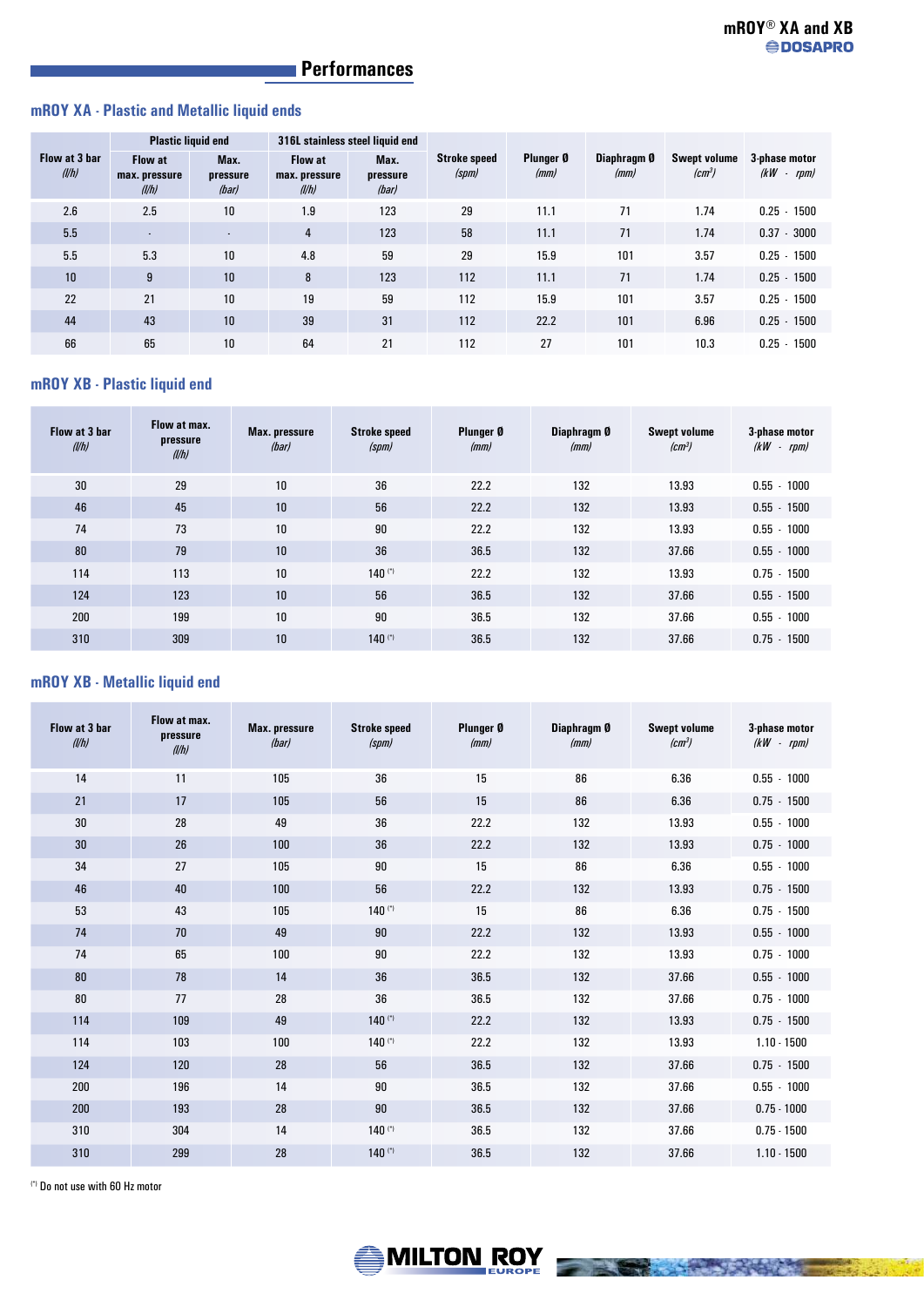# **Dimensions mROY XA** *(in mm)*

## **Simplex version - Metallic liquid end**





| <b>MODELS</b>                | <b>DIMENSIONS</b> | <b>CONNECTIONS</b>    |
|------------------------------|-------------------|-----------------------|
| $5.5$ I/h $^{(1)}$ - 22 I/h  | $A = 33$          | Suction: 3/8" GAS F   |
| 44 l/h - 66 l/h              | $B = 173$         | Discharge: 3/8" GAS F |
| $2,6$ l/h - 5,5 l/h $^{(2)}$ | $A = 41$          | Suction: 3/8" GAS F   |
| $10$ $I/h$                   | $B = 163$         | Discharge: 3/8" GAS F |

(1) 5,5 l/h at 59 bar - (2) 5,5 l/h at 123 bar



N1: Suction N2: Discharge V2: Oil drain V<sub>1</sub>: Drain L1: Oil level R1: Oil fill

#### **Simplex version - Plastic liquid end**





**Rusham Star** 

PARA

N1: Suction N2: Discharge V2: Oil drain V1: Drain L1: Oil level R1: Oil fill

| <b>MODELS</b>       | <b>DIMENSIONS</b> | CONNECTIONS           |
|---------------------|-------------------|-----------------------|
| 22 l/h - 44 l/h     | $A = 28$          | Suction: 1/2" GAS F   |
| $66$ $1/h$          | $B = 170$         | Discharge: 3/8" GAS F |
| $2,6$ I/h - 5,5 I/h | $A = 25$          | Suction: 1/2" GAS F   |
| $10$ $I/h$          | $B = 177$         | Discharge: 3/8" GAS F |